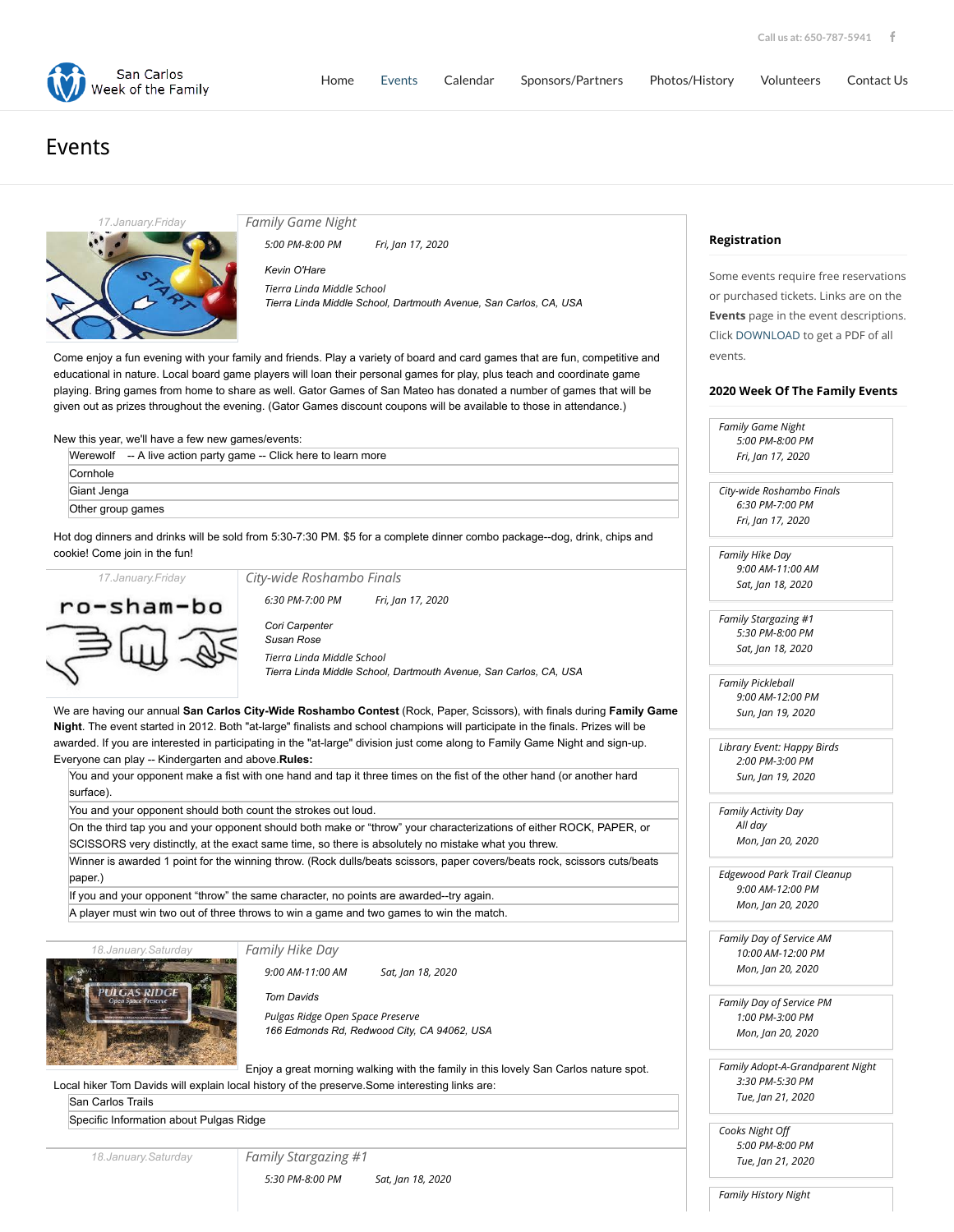

## *[Tim King](http://sancarlosweekofthefamily.org/organizer/tim-king/) [Crestview Park](http://sancarlosweekofthefamily.org/venue/crestview-park/)*

*[Family Pickleball](http://sancarlosweekofthefamily.org/event/family-pickle-ball-tournament/2020-01-19/)*

*Crestview Park, Crestview Drive, San Carlos, CA, United States*

Come to Crestview Park to experience the stars.Please arrive before dark. We try to minimize lights in the area, so please park on Crestview Drive. And if you choose to bring a small flashlight, only bring flashlights with a red lens. Dress warmly and wear a hat. And as always...Caution! Please don't touch a telescope without permission:

parents, please watch your children.



*9:00 AM-12:00 PM Sun, Jan 19, 2020*

*[Debbie Denton](http://sancarlosweekofthefamily.org/organizer/debbie-denton/) [San Carlos Youth Center Gym](http://sancarlosweekofthefamily.org/venue/san-carlos-youth-center/) 1001 Chestnut St, San Carlos, CA 94070, USA*

Pickleball is the fastest growing sport in the United States. Pickleball is a fun and exciting sport that combines elements of Badminton, Tennis and Ping Pong. It is played on a court the size of a Badminton court, with a low net similar to Tennis, and with what looks like an oversized ping pong paddle and a whiffle ball.

[Click here to see the rules.](https://www.paddleballgalaxy.com/PG/category/pickleballrules.html)

Time:

9:00 AM to 10:00 AM: Come learn how to play the game from experienced pickleball players and Parks and Recreation Department Staff

10:00 AM to Noon: Practice what you have learned with some fun games

Come anytime between 9:00 AM and Noon for a great time!

What to bring:

Your Family--we have all of the equipment you need

Sponsored by: the San Carlos Parks and Recreation Department and the Parks and Recreation Foundation of San Carlos.



*[Library Event: Happy Birds](http://sancarlosweekofthefamily.org/event/library-event/2020-01-19/)*

*2:00 PM-3:00 PM Sun, Jan 19, 2020*

*[Carmen Letona](http://sancarlosweekofthefamily.org/organizer/carmen-letona/) [San Carlos Library](http://sancarlosweekofthefamily.org/venue/san-carlos-library/)*

*San Carlos Library, Elm Street, San Carlos, CA, USA*

Come celebrate San Carlos' Week of the Family here at the library! This year's event is **Happy Birds**. The birds' performance is fast-paced and upbeat, and they incorporate more than 25 amazing tricks into the show. Some of the parrots even talk! All ages welcome, but the performance is geared towards K-5th grade

Special thanks to the Friends of the Library for sponsoring this event.



*[Don Eaton](http://sancarlosweekofthefamily.org/organizer/don-eaton/) [All Over Town](http://sancarlosweekofthefamily.org/venue/all-over-town/) San Carlos, CA 94070, USA All day Mon, Jan 20, 2020*

Since its inception in 1999, the Week of the Family Committee has designated the Monday of the week as a time reserved for families to stay at home and do something specifically with their family. It is hoped that reserving a set time each week for family time will become habit-forming. To show their support, when the event is not on a holiday, San Carlos principals have historically declared Monday, as a "No Homework" night.

Family Activity Day is for everyone. You are encouraged to "adopt" friends and neighbors who would enjoy an evening of family activities.

| Ideas for things to do as a family:                                     |  |
|-------------------------------------------------------------------------|--|
| Play board or card games                                                |  |
| Get out the family photo album                                          |  |
| Make up a play or story                                                 |  |
| Make dinner-everyone contributes a dish                                 |  |
| Make a family calendar                                                  |  |
| Read a book aloud (book lists are available at the library)             |  |
| Write letters to grandparents or other family members                   |  |
| Draw or paint a picture                                                 |  |
| Learn how to use a compass                                              |  |
| Pull out your old records, tapes, CDs, then listen to and discuss music |  |
| Tell stories from your family history                                   |  |

*6:30 PM-8:30 PM Tue, Jan 21, 2020*

*Hiller Flight Night 6:00 PM-8:00 PM Wed, Jan 22, 2020*

*Family Story Night 4:00 PM-5:00 PM Thu, Jan 23, 2020*

*Family Theater Night: Footloose 7:00 PM-9:00 PM Thu, Jan 23, 2020*

*Adult Trivia Night 6:00 PM-8:00 PM Fri, Jan 24, 2020*

*Family Firetruck Tour 10:00 AM-12:00 PM Sat, Jan 25, 2020*

*Family Geocaching 10:00 AM-12:00 PM Sat, Jan 25, 2020*

*Family Scavenger Hunt 10:00 AM-12:00 PM Sat, Jan 25, 2020*

*Family Stargazing #2 5:00 PM-10:00 PM Sat, Jan 25, 2020*

*San Carlos Lions Crab Feed 5:00 PM-9:00 PM Sat, Jan 25, 2020*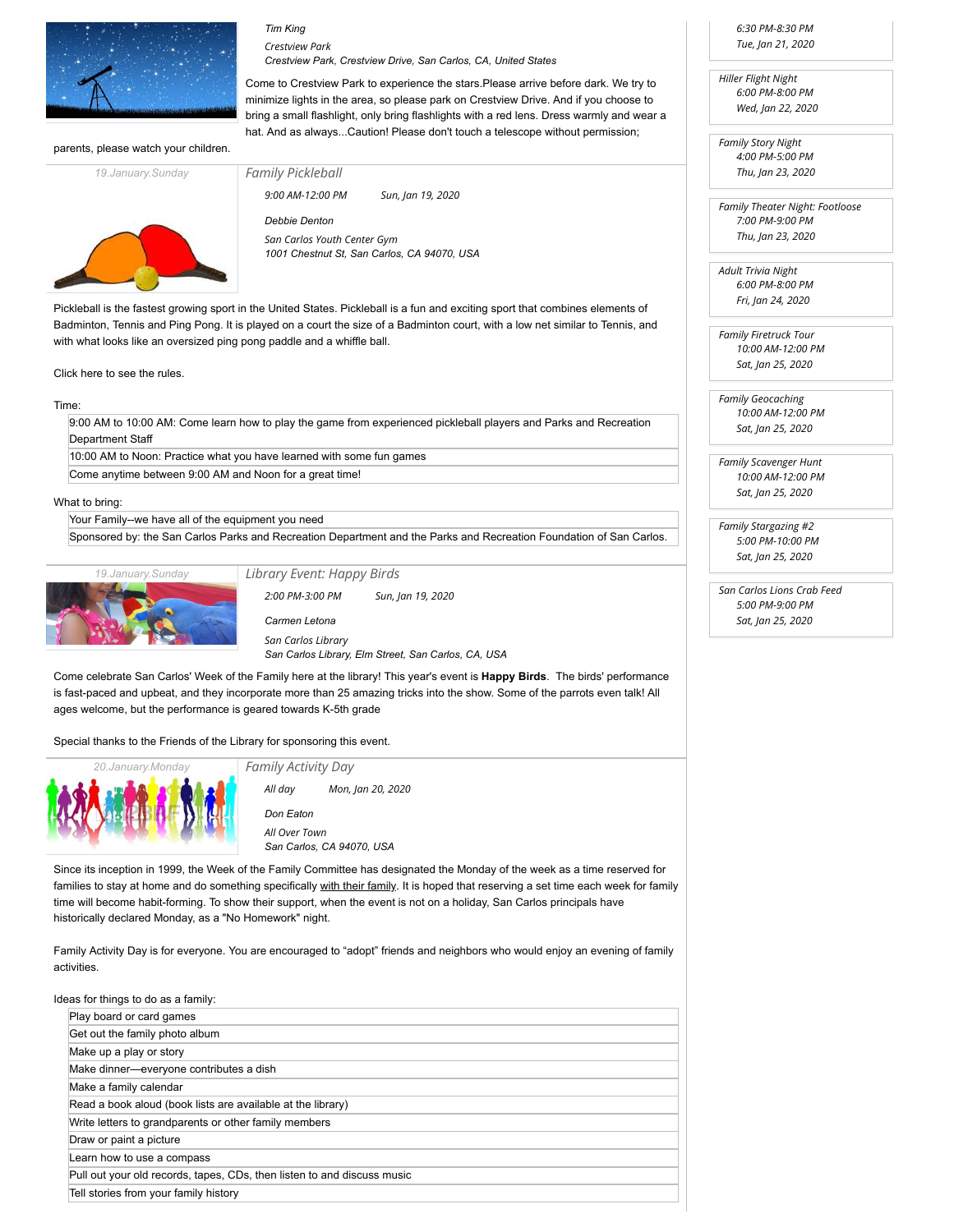| Go to the library                                       |                             |                 |  |
|---------------------------------------------------------|-----------------------------|-----------------|--|
| Bake bread                                              |                             |                 |  |
| Start a family journal                                  |                             |                 |  |
| Sing                                                    |                             |                 |  |
| Some Interesting links for additional things to do are: |                             |                 |  |
| Disney Things to Do                                     |                             |                 |  |
| Things for Younger Children                             |                             |                 |  |
| Fun Art Activities                                      |                             |                 |  |
|                                                         |                             |                 |  |
| 20. January. Monday                                     | Edgewood Park Trail Cleanup |                 |  |
| $F = 1$                                                 | $9.00$ AM-12 $.00$ PM       | Mon Jan 20 2020 |  |

| <b>Edgewood Park &amp;</b><br><b>Natural Preserve</b><br>Picnic Areas<br><b>Restrooms</b><br><b>Edgewood Trail</b> |  |
|--------------------------------------------------------------------------------------------------------------------|--|

*9:00 AM-12:00 PM Mon, Jan 20, 2020*

*[Jessica Yang](http://sancarlosweekofthefamily.org/organizer/jessica-yang/) [Edgewood Park Education Center](http://sancarlosweekofthefamily.org/venue/edgewood-park-education-center/) 10 Old Stage Coach Road, Redwood City*

Restrooms and drinking fountains are available there, and all supplies needed will be provided at the Park (trash buckets, gloves, litter grabbers).Volunteers will start at the Ed Center and move through the picnic areas to begin to pick up trash. You'll then make a 1.5 – 2 mile loop on the trails, learn about the park and finish at the Ed Center by noon.Please wear closed toed shoes, long pants, and long shirts to this event.If possible, please bring a signed [volunteer agreement](https://parks.smcgov.org/sites/parks.smcgov.org/files/documents/files/SMC-Parks-Volunteer-Agreement-2017.pdf) with you to the event.



*[Family Day of Service AM](http://sancarlosweekofthefamily.org/event/day-of-service-for-mlk-day/2020-01-20/) [Yael Goshen](http://sancarlosweekofthefamily.org/organizer/yael-goshen/) [Arbor Bay School](http://sancarlosweekofthefamily.org/venue/arbor-bay-school/) Arbor Bay School, 1017 Cedar Street, San Carlos, CA 10:00 AM-12:00 PM Mon, Jan 20, 2020*

[Register](https://www.eventbrite.com/e/2020-day-of-service-for-mlk-day-am-event-there-with-care-tickets-89503504391?ref=elink)

Family Day of Service is a day where families can work together to support the community in a series of service projects on Martin Luther King Day.

In the morning event, families will assemble easy meal packages and decorate cards and bags for families with kids facing critical illness. This is a great event to join with kids of all ages!

This event is hosted in partnership with [There With Care](https://bayarea.therewithcare.org/), [Arbor Bay School](https://www.arborbayschool.org/), and [Social Good Circle.](https://socialgoodcircle.org/)



*[Family Day of Service PM](http://sancarlosweekofthefamily.org/event/day-of-service-for-mlk-day-2/2020-01-20/)*

*1:00 PM-3:00 PM Mon, Jan 20, 2020*

*[Jerome Madigan](http://sancarlosweekofthefamily.org/organizer/jerome-madigan/) [Tim King](http://sancarlosweekofthefamily.org/organizer/tim-king/) [Cori Carpenter](http://sancarlosweekofthefamily.org/organizer/cori-carpenter/) [First Baptist Church of San Carlos](http://sancarlosweekofthefamily.org/venue/first-baptist-church-of-san-carlos/) 787 Walnut, San Carlos, CA, 94070*

[Register](https://www.eventbrite.com/e/2020-day-of-service-for-mlk-day-pm-event-rise-against-hunger-tickets-89504090143?ref=elink)

Family Day of Service is a day where families can work together to support the community in a series of service projects on Martin Luther King Day.

During the 2-hour afternoon event, families will assemble easy **12,000 meals** for distribution to people in areas with food insecurity. This event is good for adults, and school-age children.

This event is hosted in partnership with the [San Carlos Lions Club,](https://e-clubhouse.org/sites/sancarlosca/) [Rise Against Hunger,](https://www.riseagainsthunger.org/) and the San Carlos First Baptist Church.

*21.January.Tuesday*



*[Family Adopt-A-Grandparent Night](http://sancarlosweekofthefamily.org/event/family-adopt-a-grandparent-night/2020-01-21/)*

*3:30 PM-5:30 PM Tue, Jan 21, 2020*

*[Cori Carpenter](http://sancarlosweekofthefamily.org/organizer/cori-carpenter/) [San Carlos Elms](http://sancarlosweekofthefamily.org/venue/the-elms/) San Carlos Elms, Elm Street, San Carlos, CA, United States*

Calling all Middle School kids! Come down with your family and spend an evening with the residents of The Elms. Many fun activities including making Valentines cards for veterans, reading or playing games with the residents, and making lunches for the homeless. Feel free to bring your favorite short story to read.

Sign up at Central or Tierra Linda.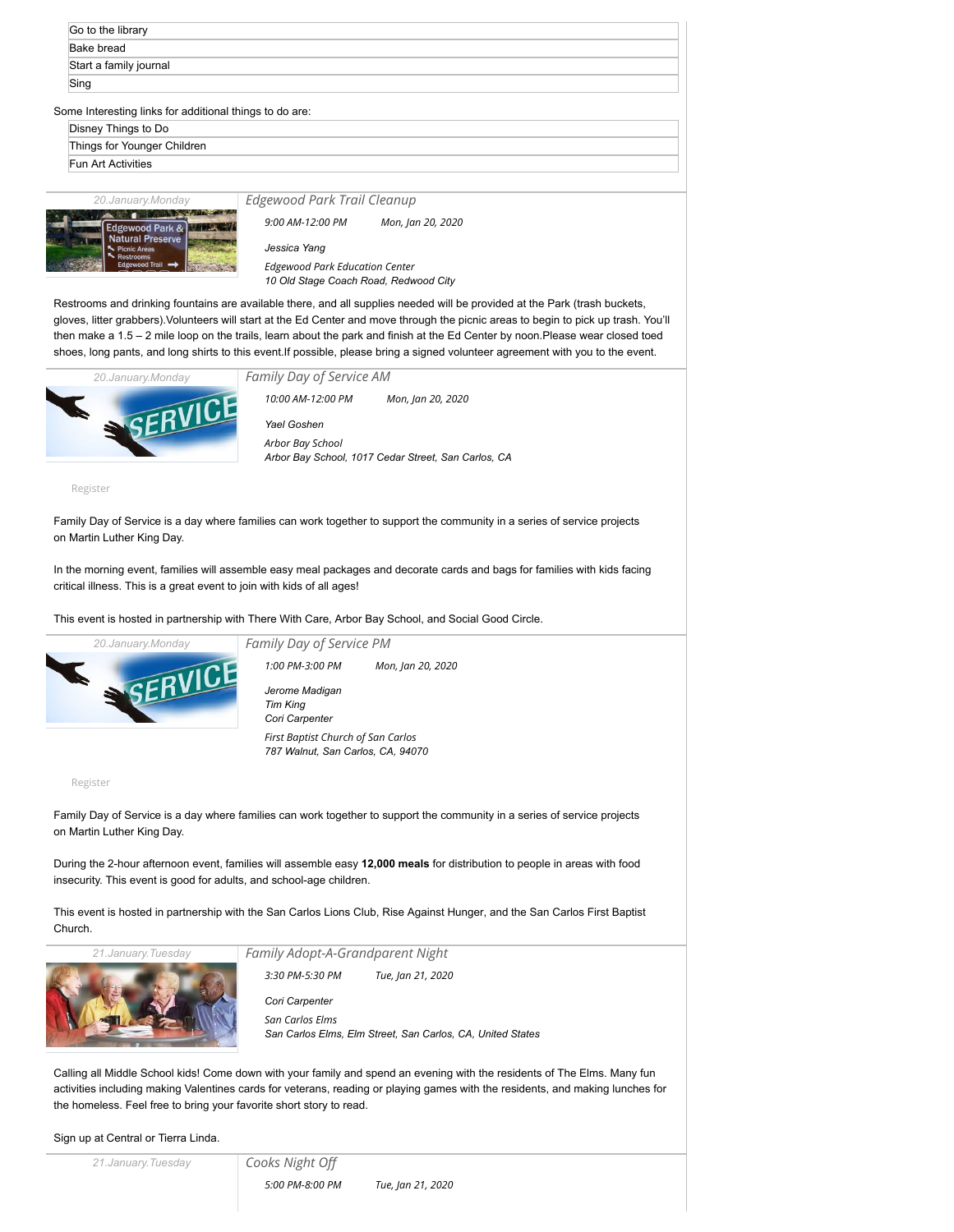

*[Lisa Susnow](http://sancarlosweekofthefamily.org/organizer/lisa-susnow/)*

*[All Over Town](http://sancarlosweekofthefamily.org/venue/all-over-town/) San Carlos, CA 94070, USA*

For three nights during Week of the Family you have the opportunity to the family cook(s) the night off! Eating dinner with the family is often cited as a cherished childhood memory. Allow our community-minded restaurateurs to help you celebrate.The San Carlos restaurants listed below are offering a Cooks' Night Off Special Discount when

you mention **"San Carlos Week of the Family."** Don't forget to thank the manager for their support to our families! And it's polite to tip on the full (pre-discount) amount.

**Cuisinett, French Comfort Food**, 1105 San Carlos Ave., [www.cuisinett.comS](http://cuisinett.com/)pecial: 10% off your bill (excluding beverages) . (Geoffroy Raby)

**Maverick Jack's**, 622 Laurel St., [www.maverickjacks.com](http://www.maverickjacks.com/)Special: 10% discount starts at 5:00 PM. (Kathy Person) **Sneakers Pub & Grill** , 650 Laurel St., [www.sneakerpub.comS](http://www.sneakerpub.com/)pecial: Kids under 10 eat free (children's menu) with each adult meal ordered (Steve Salazar)

**Spasso**, 769 Laurel St., [www.spassosc.com](http://www.spassosc.com/)Special: Kids eat free with parent. (Kirk)

**Stamp Bar and Grill**, 773 Laurel St., [stampbarandgrill.com](http://stampbarandgrill.com/)Special: 10% off the bill. (Musse)

**Town**, 716 Laurel St., [www.townsc.comS](http://www.townsc.com/)pecial: 10% discount (excluding alcohol). (Michelle Qadri)

*21.January.Tuesday*

*[Family History Night](http://sancarlosweekofthefamily.org/event/family-history-night/2020-01-21/)*



*6:30 PM-8:30 PM Tue, Jan 21, 2020*

*[Glenna Eaton](http://sancarlosweekofthefamily.org/organizer/glenna-eaton/) [San Carlos Library](http://sancarlosweekofthefamily.org/venue/san-carlos-library/) San Carlos Library, Elm Street, San Carlos, CA, United States*

Come and get started learning about where your family came from (genealogy) and where they went along the way. 20 Million people have connected to a deeper Family Story already.

To make the research for an ancestor a bit easier, please bring as much information as possible, **including your password to get into your email**. [Click here](http://www.sancarlosweekofthefamily.org/Docs/Pedigree.pdf) to download a form to capture your family information and/or go to [www.familysearch.org](http://www.familysearch.org/) and get started putting in your ancestors information. This is a free site.

Please come prepared with family information.

| Family names (maiden name for women)                                                                                                                          |
|---------------------------------------------------------------------------------------------------------------------------------------------------------------|
|                                                                                                                                                               |
| Birthdays                                                                                                                                                     |
| <b>Birth locations</b>                                                                                                                                        |
| Marriage dates and spouse's name                                                                                                                              |
| Date of death and place                                                                                                                                       |
| (Optional) We will make computers available, but feel free to bring your laptop. This will make it easier for you to access your<br>email and other accounts. |

If you have come before, download the Family tree app (white background with a tree on it). It is also free. Let's Go MOBILE too!A fun activity for all (recommended for older children). And if you don't have kids...no problem!

FYI: We will also sign blue card for Genealogy Merit Badge for Boy Scouts.



*[Cooks Night Off](http://sancarlosweekofthefamily.org/event/cooks-night-off/2020-01-22/) [Lisa Susnow](http://sancarlosweekofthefamily.org/organizer/lisa-susnow/) [All Over Town](http://sancarlosweekofthefamily.org/venue/all-over-town/) San Carlos, CA 94070, USA 5:00 PM-8:00 PM Wed, Jan 22, 2020*

For three nights during Week of the Family you have the opportunity to the family

cook(s) the night off! Eating dinner with the family is often cited as a cherished childhood memory. Allow our community-minded restaurateurs to help you celebrate.The San Carlos restaurants listed below are offering a Cooks' Night Off Special Discount when you mention **"San Carlos Week of the Family."** Don't forget to thank the manager for their support to our families! And it's polite to tip on the full (pre-discount) amount.

**Cuisinett, French Comfort Food**, 1105 San Carlos Ave., [www.cuisinett.comS](http://cuisinett.com/)pecial: 10% off your bill (excluding beverages) . (Geoffroy Raby) **Maverick Jack's**, 622 Laurel St., [www.maverickjacks.com](http://www.maverickjacks.com/)Special: 10% discount starts at 5:00 PM. (Kathy Person) **Sneakers Pub & Grill** , 650 Laurel St., [www.sneakerpub.comS](http://www.sneakerpub.com/)pecial: Kids under 10 eat free (children's menu) with each adult meal ordered (Steve Salazar) **Spasso**, 769 Laurel St., [www.spassosc.com](http://www.spassosc.com/)Special: Kids eat free with parent. (Kirk) **Stamp Bar and Grill**, 773 Laurel St., [stampbarandgrill.com](http://stampbarandgrill.com/)Special: 10% off the bill. (Musse)

**Town**, 716 Laurel St., [www.townsc.comS](http://www.townsc.com/)pecial: 10% discount (excluding alcohol). (Michelle Qadri)

*22.January.Wednesday*

*[Hiller Flight Night](http://sancarlosweekofthefamily.org/event/hiller-flight-night/2020-01-22/)*

*6:00 PM-8:00 PM Wed, Jan 22, 2020*

*[Jon Welte](http://sancarlosweekofthefamily.org/organizer/jon-welte/)*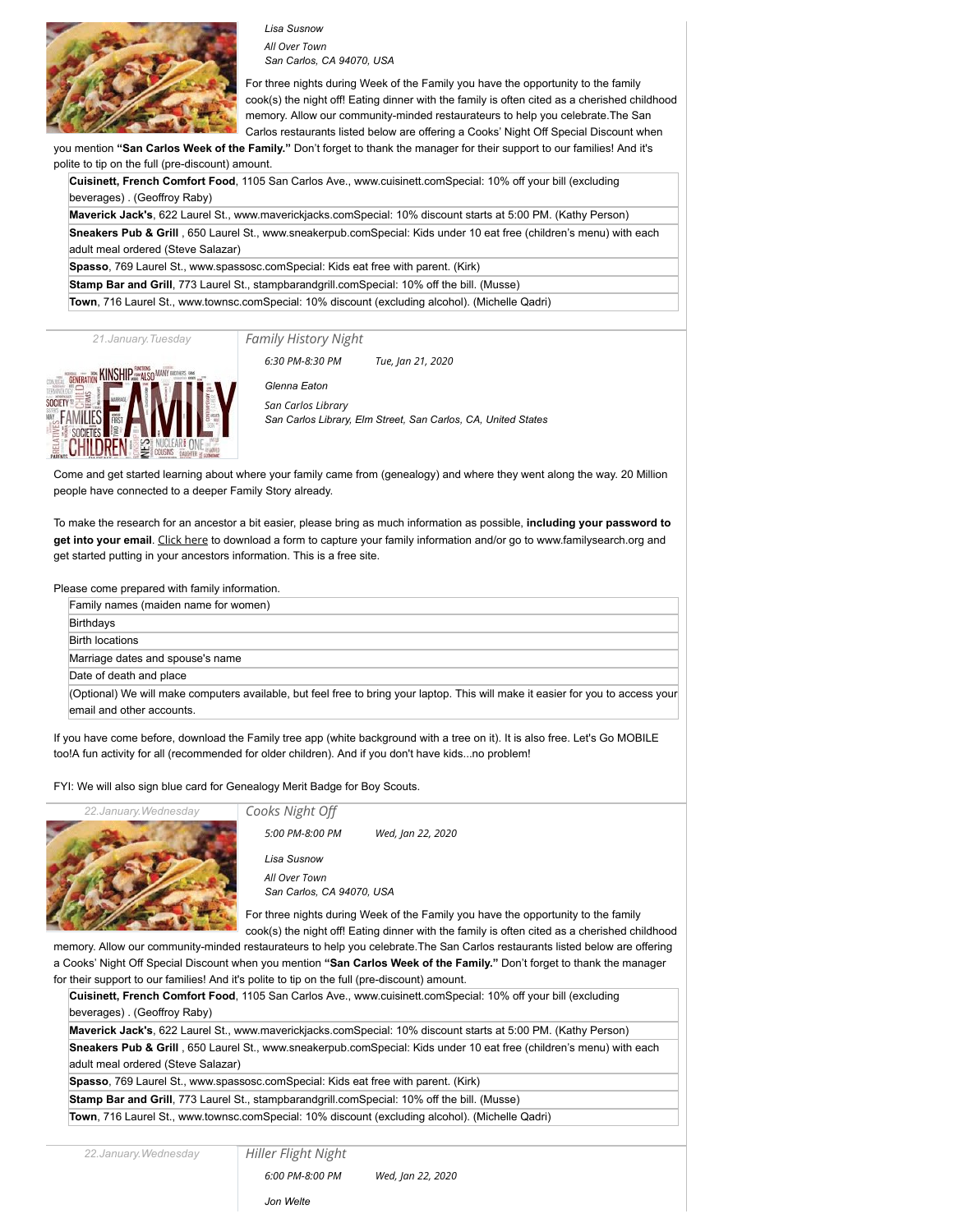

*[Hiller Museum](http://sancarlosweekofthefamily.org/venue/hiller-museum/) Hiller Aviation Museum, Skyway Road, San Carlos, CA, United States*

Explore the magic of flight at the Hiller Aviation Museum! Discover how aircraft fly with a collection of some 50 historic aircraft. Take on the wind tunnel challenge in the Invention Lab, take the controls of a realistic flight simulator and much more on a family-themed

evening of aerial excitement.

In addition to normal Week of the Family events at Hiller, the museum is hosting an indoor planetarium event. Come and learn about the stars and use this new knowledge during the Saturday Family Stargazing event on January 25th.

Pilots of all ages are welcome to participate. Flight simulation capacity is limited so tickets will be distributed at check-in on a first-come, first-served basis. We'll see you there!

| 23. January. Thursday | <b>Family Story Night</b> |                                                               |
|-----------------------|---------------------------|---------------------------------------------------------------|
|                       | 4:00 PM-5:00 PM           | Thu, Jan 23, 2020                                             |
|                       | <b>Sue Mickiewicz</b>     |                                                               |
|                       | The Reading Bug           |                                                               |
|                       |                           | The Reading Bug, Laurel Street, San Carlos, CA, United States |
|                       |                           |                                                               |

Enjoy a children's book read at the Reading Bug. If you can, bring a bear to share with a child in need. Space is limited, so get there early.



*[Cooks Night Off](http://sancarlosweekofthefamily.org/event/cooks-night-off/2020-01-23/) [Lisa Susnow](http://sancarlosweekofthefamily.org/organizer/lisa-susnow/) [All Over Town](http://sancarlosweekofthefamily.org/venue/all-over-town/) San Carlos, CA 94070, USA* For three nights during Week of the Family you have the opportunity to the family *5:00 PM-8:00 PM Thu, Jan 23, 2020*

cook(s) the night off! Eating dinner with the family is often cited as a cherished childhood

memory. Allow our community-minded restaurateurs to help you celebrate.The San Carlos restaurants listed below are offering a Cooks' Night Off Special Discount when you mention **"San Carlos Week of the Family."** Don't forget to thank the manager for their support to our families! And it's polite to tip on the full (pre-discount) amount.

|  | or their support to our families! And it's polite to tip on the full (pre-discount) amount.                         |
|--|---------------------------------------------------------------------------------------------------------------------|
|  | Cuisinett, French Comfort Food, 1105 San Carlos Ave., www.cuisinett.comSpecial: 10% off your bill (excluding        |
|  | beverages). (Geoffroy Raby)                                                                                         |
|  | Maverick Jack's, 622 Laurel St., www.maverickjacks.comSpecial: 10% discount starts at 5:00 PM. (Kathy Person)       |
|  | Sneakers Pub & Grill, 650 Laurel St., www.sneakerpub.comSpecial: Kids under 10 eat free (children's menu) with each |
|  | adult meal ordered (Steve Salazar)                                                                                  |
|  | Spasso, 769 Laurel St., www.spassosc.comSpecial: Kids eat free with parent. (Kirk)                                  |
|  | <b>Stamp Bar and Grill</b> , 773 Laurel St., stampbarandgrill.comSpecial: 10% off the bill. (Musse)                 |
|  |                                                                                                                     |

**Town**, 716 Laurel St., [www.townsc.comS](http://www.townsc.com/)pecial: 10% discount (excluding alcohol). (Michelle Qadri)



*[Family Theater Night: Footloose](http://sancarlosweekofthefamily.org/event/family-theater-day-2/2020-01-23/)*

*7:00 PM-9:00 PM Thu, Jan 23, 2020*

*[Donna Avanzino](http://sancarlosweekofthefamily.org/organizer/donna-avanzino/) [Central Middle School](http://sancarlosweekofthefamily.org/venue/central-middle-school/) 828 Chestnut St, San Carlos, CA 94070, United States*

[Buy Tickets](http://www.sancarloschildrenstheater.com/tickets/)

*[Adult Trivia Night](http://sancarlosweekofthefamily.org/event/adult-trivia-night/2020-01-24/)*

San Carlos Children's Theater presents **Footloose**. Students from Arroyo School, Mariposa, Charter Learning Center, Central Middle School and Tierra Linda Middle School will perform at Mustang Hall. Checkout the web page at [www.sancarloschildrenstheater.com](http://www.sancarloschildrenstheater.com/). The play begins Thursday, Janurary 23 and runs through Sunday, January 26. Go to the web site above to purchase your tickets!

The music and dancing will delight the whole family.



*6:00 PM-8:00 PM Fri, Jan 24, 2020*

*[Gayle Collins](http://sancarlosweekofthefamily.org/organizer/gayle-collins/) [Joan Hill](http://sancarlosweekofthefamily.org/organizer/joan-hill/) [Domenico's Winery](http://sancarlosweekofthefamily.org/venue/domenicos-winery/) 1697 Industrial Road, San Carlos*

## A NEW & EXCITING LOCATION FOR 2020

Calling all trivia buffs… the games are back for the 3rd year and we are excited to announce a new location, **Domenico's Winery**, located at 1697 Industrial Road in San Carlos. Game time is Friday night January 24, 2020 from 6PM - 8PM and will be